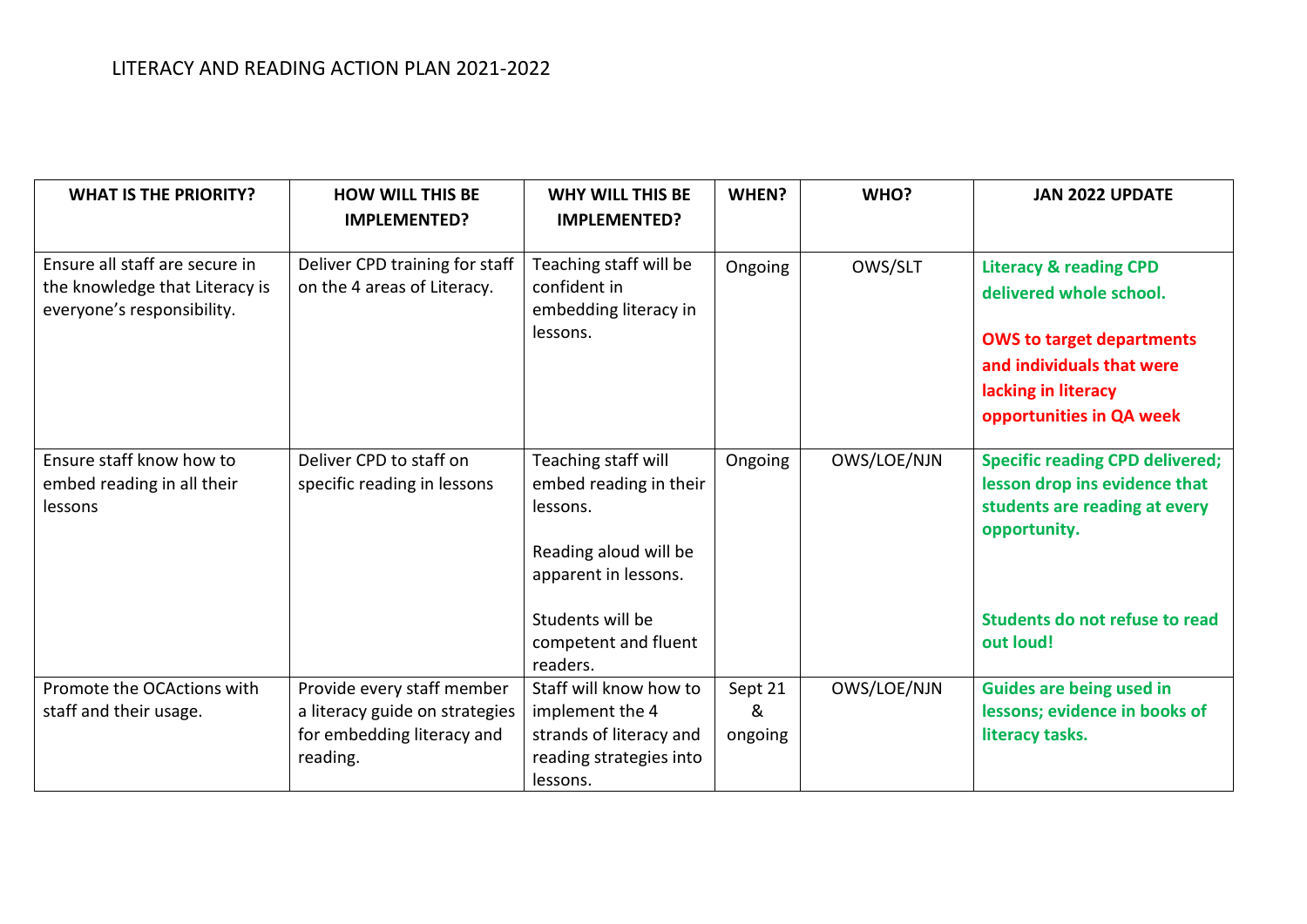| Make the literacy links explicit<br>to students. | OCActions are signposted<br>on the front slide of each | Students are aware of<br>what literacy is and | Ongoing | <b>OWS/ALL STAFF</b> | Literacy pupil voice needs to<br>be held -do the students |
|--------------------------------------------------|--------------------------------------------------------|-----------------------------------------------|---------|----------------------|-----------------------------------------------------------|
|                                                  | lesson.                                                | how it is used in their                       |         |                      | understand by literacy?                                   |
|                                                  |                                                        | lessons.                                      |         |                      |                                                           |
|                                                  | OCAction stickers are in all                           |                                               |         |                      |                                                           |
|                                                  | pupils' exercise books                                 |                                               |         |                      |                                                           |
| Promote the reading of wider                     | There is a staff section for                           | Students have a                               | Sept 21 | OWS/HOD              | Now into second reading week                              |
| reading texts and books to all                   | Wider Reading books as well                            | deeper and broader                            | &       |                      | cycle.                                                    |
| departments.                                     | as pedagogical texts in the                            | understanding of the                          | ongoing |                      | <b>Evidence of reading weeks in</b>                       |
|                                                  | school library.                                        | subject.                                      |         |                      | books.                                                    |
|                                                  |                                                        |                                               |         |                      | Impact will be measured in                                |
|                                                  | Calendar specific weeks for                            | Library usage is                              |         |                      | <b>March assessment weeks.</b>                            |
|                                                  | wider reading and                                      | modelled by staff to                          |         |                      |                                                           |
|                                                  | challenging/authentic                                  | students.                                     |         |                      | Continue to give examples of                              |
|                                                  | articles to be embedded/be<br>part of the lesson.      |                                               |         |                      | articles to departments.                                  |
|                                                  |                                                        |                                               |         |                      |                                                           |
|                                                  | Purchase a whole day                                   | All literacy skills and                       |         |                      |                                                           |
|                                                  | subscription to The Day, an                            | subject knowledge is                          |         |                      |                                                           |
|                                                  | online news site for schools.                          | expanded and                                  |         |                      |                                                           |
|                                                  |                                                        | broadened.                                    |         |                      |                                                           |
|                                                  | Departmental subscriptions                             |                                               |         |                      |                                                           |
|                                                  | to other departmental                                  |                                               |         |                      |                                                           |
|                                                  | magazines, sites and                                   | Cross curricular links                        |         |                      |                                                           |
|                                                  | periodicals.                                           | are made to aid the                           |         |                      |                                                           |
|                                                  |                                                        | recovery of learning.                         |         |                      |                                                           |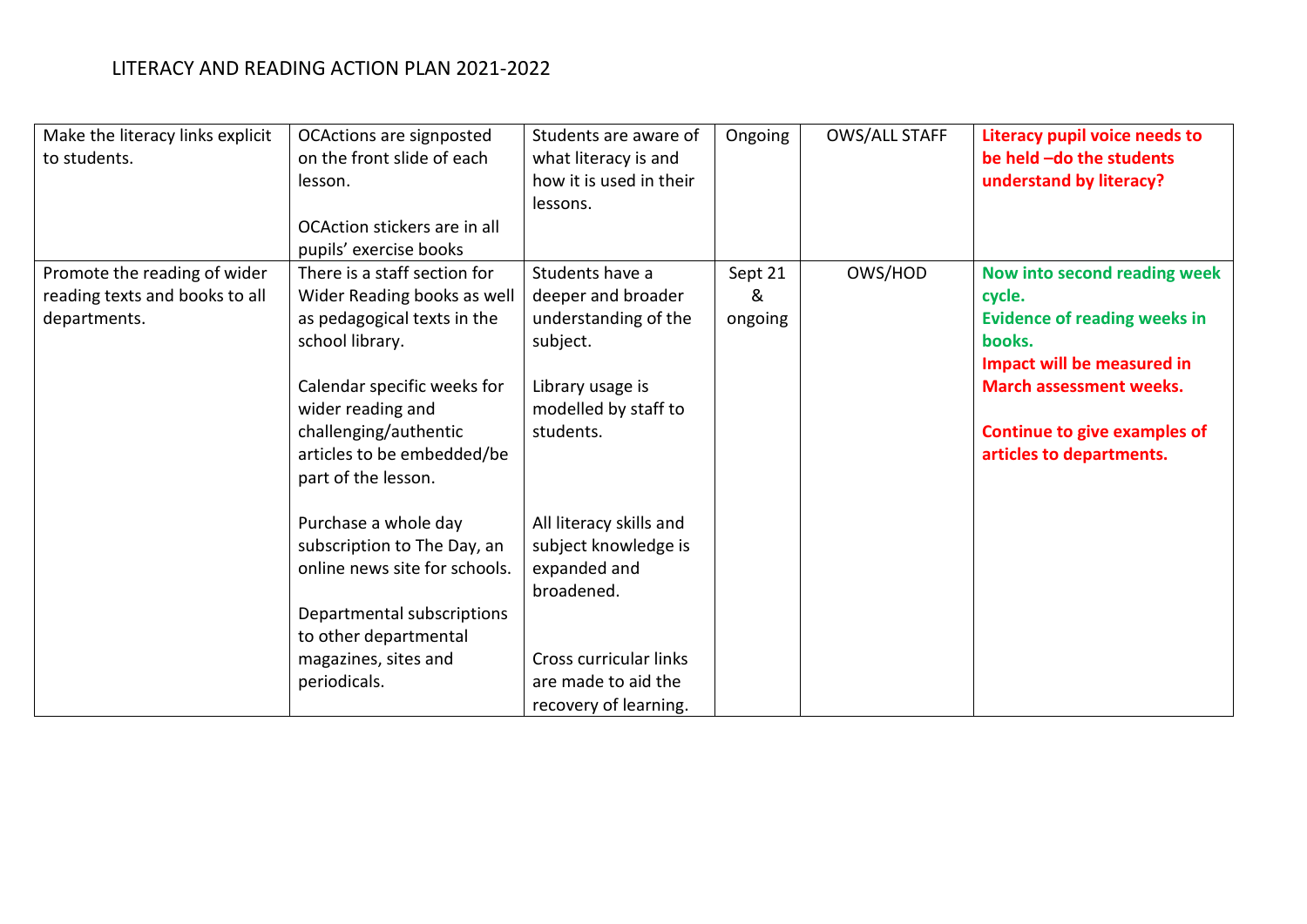| Embed literacy and reading in | Implement 'form books' in     | Students become          | Sept 21 | OWS/HKW/LML/RTT | Form books are up and                |
|-------------------------------|-------------------------------|--------------------------|---------|-----------------|--------------------------------------|
| Morning Enrichment.           | Morning Enrichment time to    | familiar with the        | &       |                 | running; quality of delivery has     |
|                               | be read a morning a week.     | culture of reading first | ongoing |                 | much improved. 100% of form          |
|                               |                               | thing in the morning.    |         |                 | tutors leading the reading on        |
|                               |                               |                          |         |                 |                                      |
|                               |                               | All pupils' confidence   |         |                 | walk around on 31 <sup>st</sup> Jan. |
|                               |                               | in reading out loud      |         |                 |                                      |
|                               |                               | flourishes.              |         |                 | All students are reading             |
|                               |                               |                          |         |                 | readily; we need to maintain         |
|                               |                               | Students read            |         |                 | this momentum.                       |
|                               | Each year group is to have a  | challenging texts that   |         |                 |                                      |
|                               | novel based on Personal       | expand vocabulary        |         |                 |                                      |
|                               | Development and OCA           | and cultural capital.    |         |                 |                                      |
|                               | values.                       |                          |         |                 |                                      |
|                               |                               | Students become          |         |                 |                                      |
|                               | Share the weekly WOW          | more aware and can       |         |                 |                                      |
|                               | word in form time during      | embed the topics         |         |                 |                                      |
|                               | the Literacy section of       | addressed via the        |         |                 |                                      |
|                               | Morning Enrichment.           | fortnightly Personal     |         |                 |                                      |
|                               |                               | Development lessons.     |         |                 |                                      |
|                               | Ensure the WOW word is        |                          |         |                 |                                      |
|                               | cross curricular relevant and | Students' tier 2 and 3   |         |                 | <b>Impact on vocabulary and</b>      |
|                               | embedded via practice and     | vocabulary is            |         |                 | cultural capital will be evident     |
|                               | usage.                        | expanded and             |         |                 | in March assessment weeks.           |
|                               |                               | practised.               |         |                 |                                      |
|                               |                               |                          |         |                 | <b>Reading test data indicates</b>   |
|                               | Year 11 who are not in        | Reading skills, cultural |         |                 | there is an improvement              |
|                               | intervention are given a      | capital and subject      |         |                 |                                      |
|                               | variety of texts to read and  | knowledge are            |         |                 | already in students' language.       |
|                               | discuss.                      | expanded ready for       |         |                 |                                      |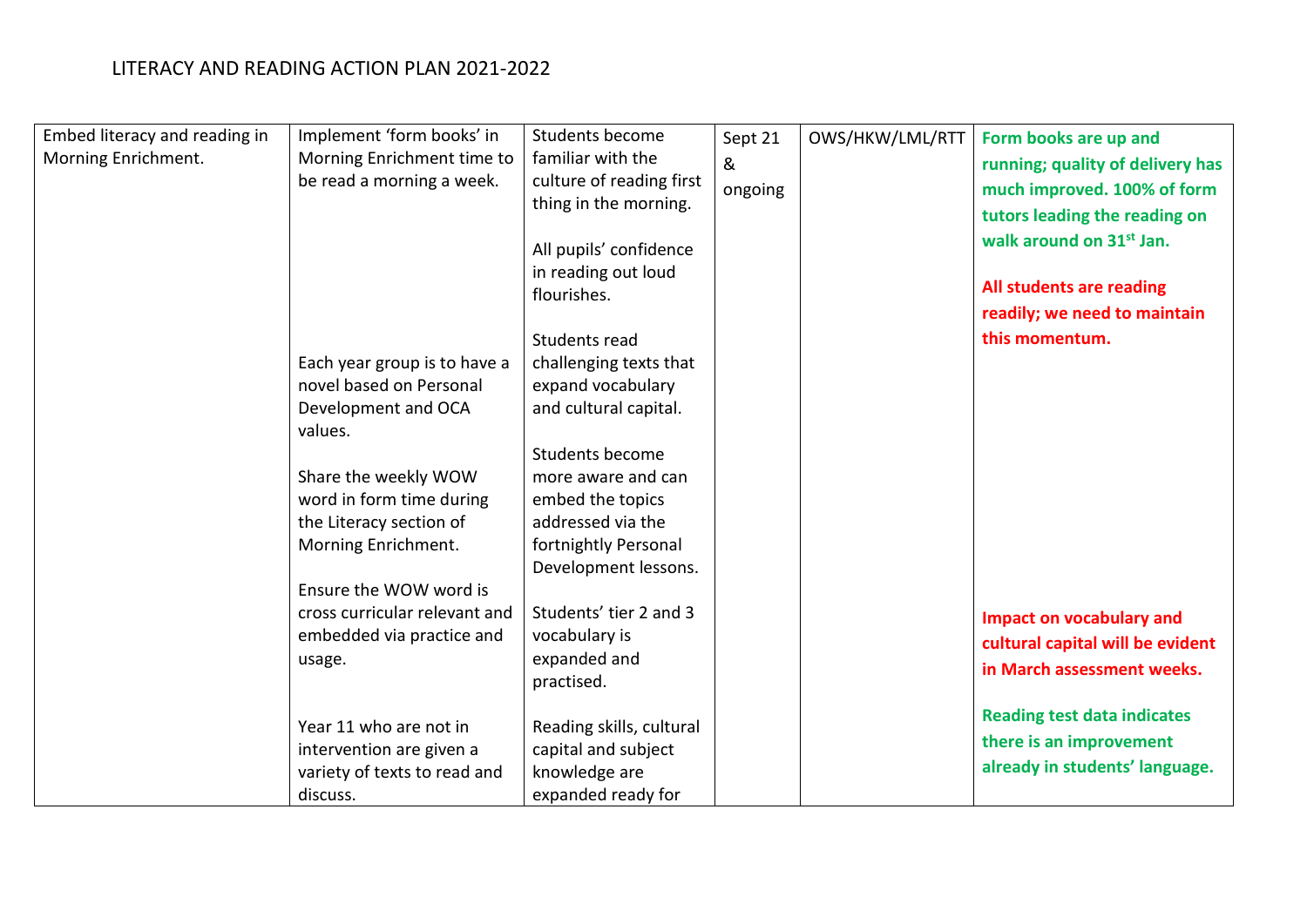|                                                                | Utilise Talk the Talk oracy<br>workshop with Year 8<br>students.<br>Provide opportunities for<br>structured talk in Morning<br>Enrichment via the Family<br>Talking Point and Meet &<br>Greet system. | the next stage of their<br>education.<br>Students' confidence<br>in talking to visitors<br>and each other about<br>enlightening topics<br>and their learning is<br>improved. |         |             | Through walk rounds, it is<br>evident form tutors are sharing<br><b>Family Talking Point, but is it</b><br>being talked about at home?<br>How will we know?<br><b>Staff need reminding about</b><br>Meet & Greet as it's<br>inconsistent. Why aren't they<br>delivering it? |
|----------------------------------------------------------------|-------------------------------------------------------------------------------------------------------------------------------------------------------------------------------------------------------|------------------------------------------------------------------------------------------------------------------------------------------------------------------------------|---------|-------------|-----------------------------------------------------------------------------------------------------------------------------------------------------------------------------------------------------------------------------------------------------------------------------|
| Raise and promote the profile<br>of reading across the school. | Installation of book shelves<br>in all classrooms.<br>Ensure mixed ability reading<br>books are in each                                                                                               | Books are in good<br>order and presented<br>in an appealing way<br>allowing students to<br>make appropriate<br>choices.                                                      | Ongoing | OWS/LOE/NJN | Reading is high profile.<br>Reading is the norm.<br><b>Students talk about books and</b><br>will ask for one to read.                                                                                                                                                       |
|                                                                | classroom.                                                                                                                                                                                            | Enable students to<br>have access to reading<br>books at all times.                                                                                                          |         |             | <b>WBD in March will be launched</b><br>with an assembly.                                                                                                                                                                                                                   |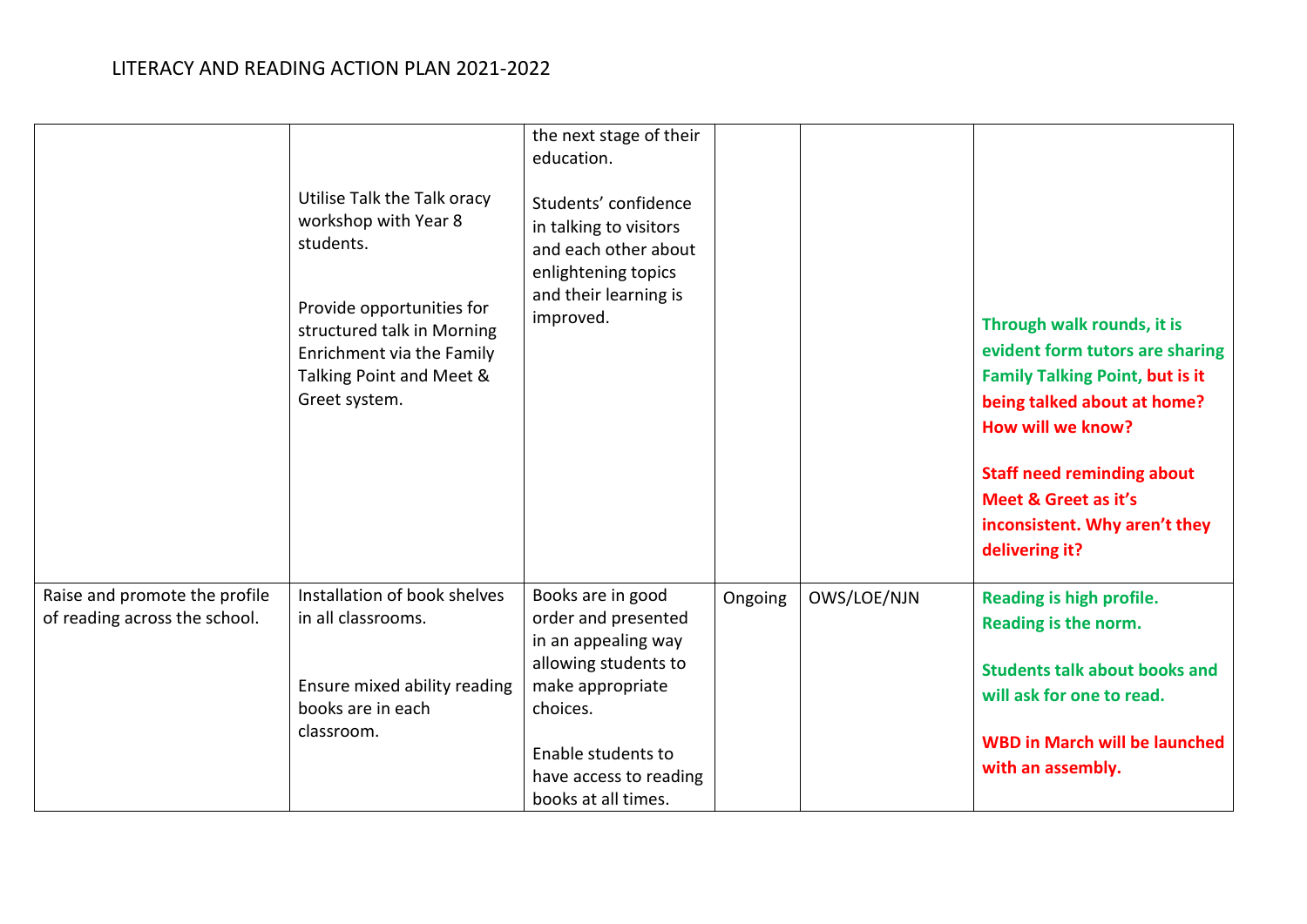| events such as World book<br>Day are high profile.<br>Purchase a mobile library<br>for occasions when students<br>cannot get to the school<br>library.<br>Run a literature lunch club<br>for Year 11 with a focus on<br>RSE. | Students are aware of<br>the importance of<br>reading and the<br>opportunities it can<br>bring.<br>All students can<br>borrow and return<br>library books.<br>Students enjoy   | library and it will have a whole<br>school focus.<br>Library theme days to<br>continue, i.e Valentine's Day.<br>Lit lunch club is attended by 18<br>year 11s |
|------------------------------------------------------------------------------------------------------------------------------------------------------------------------------------------------------------------------------|--------------------------------------------------------------------------------------------------------------------------------------------------------------------------------|--------------------------------------------------------------------------------------------------------------------------------------------------------------|
| Timetable fortnightly library<br>lessons for Year 7 and 8.                                                                                                                                                                   | reading in a relaxed<br>atmosphere whilst<br>covering RSE content.<br>All students have<br>access to books and<br>can read at home;<br>texts sent to remind<br>parents/carers/ | <b>IMPACT:</b><br><b>YEAR 7</b><br>46% of pupils now have a RA<br>above or at their chronological<br>age compared to 31% in Sept<br>2021.                    |
|                                                                                                                                                                                                                              |                                                                                                                                                                                | <b>YEAR 8</b><br>60% of pupils now have a RA<br>above or at their chronological<br>age compared to 33% last time<br>they were tested in Year 7.              |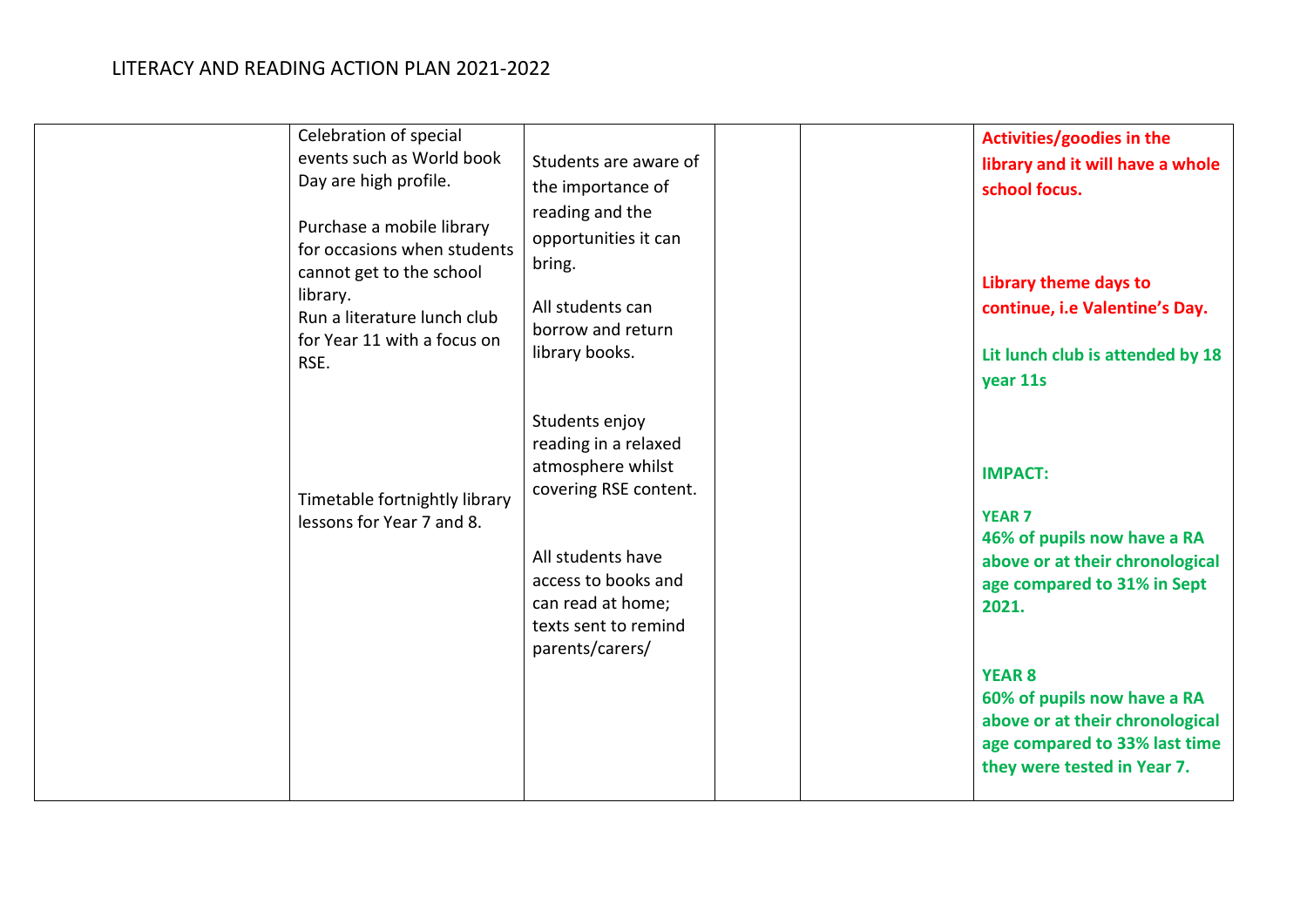|                                                                                   |                                                                                                                                                                                                                                                                                                                                                                               |                                                                                                                                                                    |         |                          | <b>YEAR 9</b><br>63% of pupils now have a RA<br>above or at their chronological<br>age compared to 52% last time<br>they were tested in Year 7.<br><b>YEAR 10</b><br>62% of pupils now have a RA<br>above or at their chronological<br>age compared to 48% last time<br>they were tested in Year 8. |
|-----------------------------------------------------------------------------------|-------------------------------------------------------------------------------------------------------------------------------------------------------------------------------------------------------------------------------------------------------------------------------------------------------------------------------------------------------------------------------|--------------------------------------------------------------------------------------------------------------------------------------------------------------------|---------|--------------------------|-----------------------------------------------------------------------------------------------------------------------------------------------------------------------------------------------------------------------------------------------------------------------------------------------------|
| Implement Family Reading and<br>parental engagement with<br>reading and literacy. | When doing home visits, the<br>attendance team will bring<br>reading books for the<br>family.<br>Ask staff to donate any<br>books they no longer read.<br><b>Host Books for Breakfast</b><br>and other events for KS3 -<br>an opportunity for parents<br>and students to read<br>together over breakfast.<br>Put in place a mobile library<br>for students who are<br>absent. | To give opportunities<br>for the families of our<br>students and the<br>wider community to<br>read and increase<br>their interest and<br>ability to read fluently. | Ongoing | OWS/HKW/LML<br>All staff | <b>Books delivered to 8 families</b><br>last term.<br><b>Books for breakfast attended</b><br>by over 200 community<br>members in December - had<br>to turn some away. Planning<br>another event nearer to<br>Easter.                                                                                |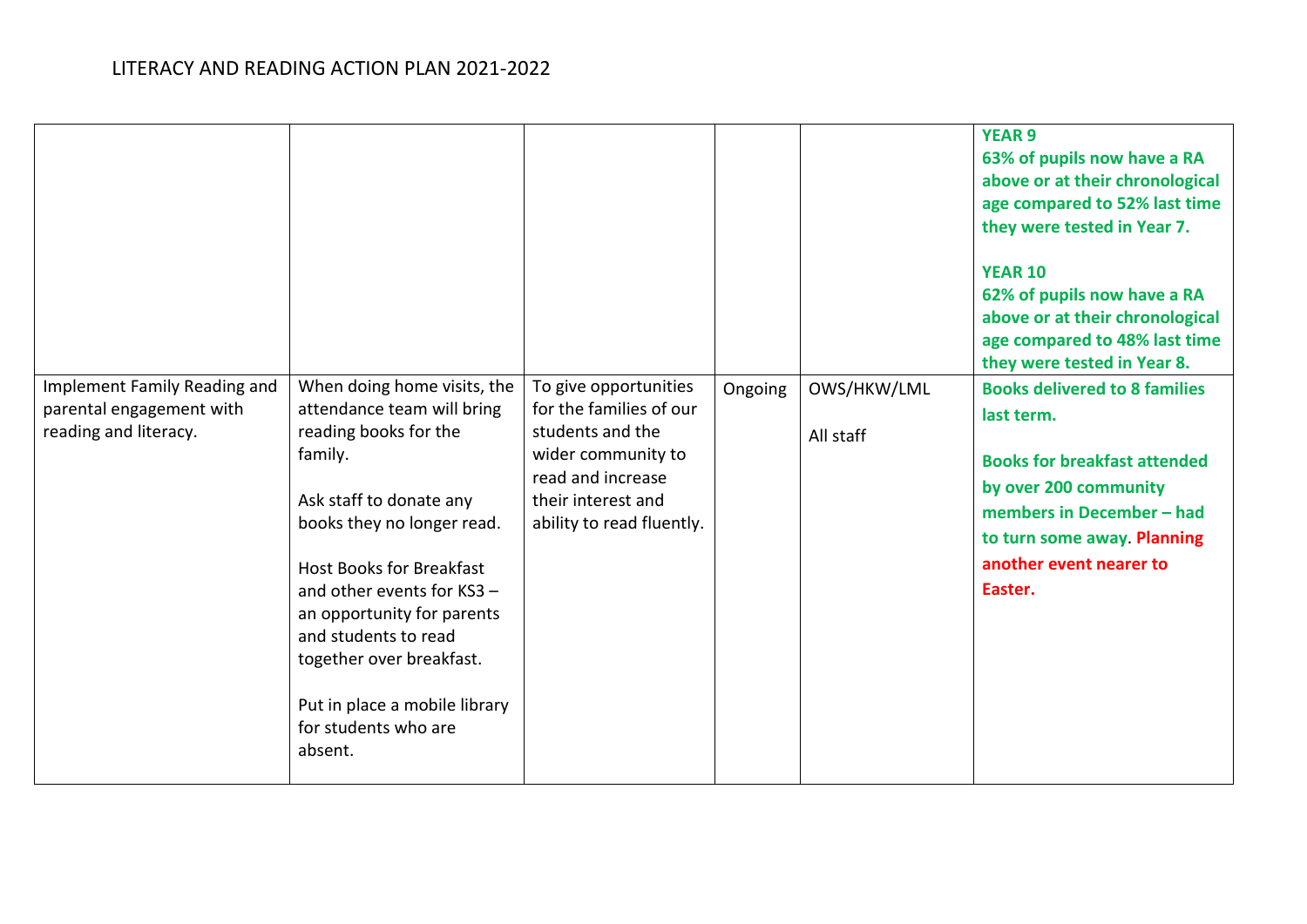|                                                                       | Promote the Family Talking<br>Point with the wider<br>community.                                                                                                                                  | Families are given<br>ideas of topics and<br>discussion points to<br>aid oracy and<br>conversation.                                                                                     |                 |                                                                                                                                                                                                                                                                                                                                        |
|-----------------------------------------------------------------------|---------------------------------------------------------------------------------------------------------------------------------------------------------------------------------------------------|-----------------------------------------------------------------------------------------------------------------------------------------------------------------------------------------|-----------------|----------------------------------------------------------------------------------------------------------------------------------------------------------------------------------------------------------------------------------------------------------------------------------------------------------------------------------------|
| Know the reading ages of<br>pupils in years 7-10.                     | Test reading ages of pupils<br>twice a year in years 7-10.                                                                                                                                        | Changes are<br>monitored and<br>interventions can be<br>put in place; i.e.<br>ReadWriteInc with<br>PFN and SPL, Reding<br>PALS and reading ages<br>will increase.<br>Staff are aware of | OWS/PFN/SPL/CMX | All students in Years 7-10 have<br>had reading ages taken. We<br>can now compare two lots of<br>data.<br>YEAR 7: 46% of pupils now<br>have a RA above or at<br>chronological age compared to<br>31% in September 2021.<br>YEAR 8: 60% of pupils now<br>have a RA above or at<br>chronological age compared to                          |
| Cascade reading age scores<br>and strategies to staff and<br>parents. | Test students' reading ages<br>twice a year using NGRT.<br>Place all data, diagnostics<br>and strategies in a central<br>area for staff access.<br>Send diagnostics and<br>strategies to parents. | students' abilities and<br>strategies to put in<br>their lessons.<br>Parents can assist<br>their child at home<br>using the strategies.<br>Increase reading ages<br>of students         |                 | 33% when tested in year 7.<br>YEAR 9: 73% of pupils now<br>have a RA above or at<br>chronological age compared to<br>32% when tested in year 7.<br>YEAR 10: 72% of pupils now<br>have a RA above or at<br>chronological age compared to<br>40% las time they were tested<br>in year 8.<br><b>INTERVENTION IMPACT:</b><br><b>YEAR 7</b> |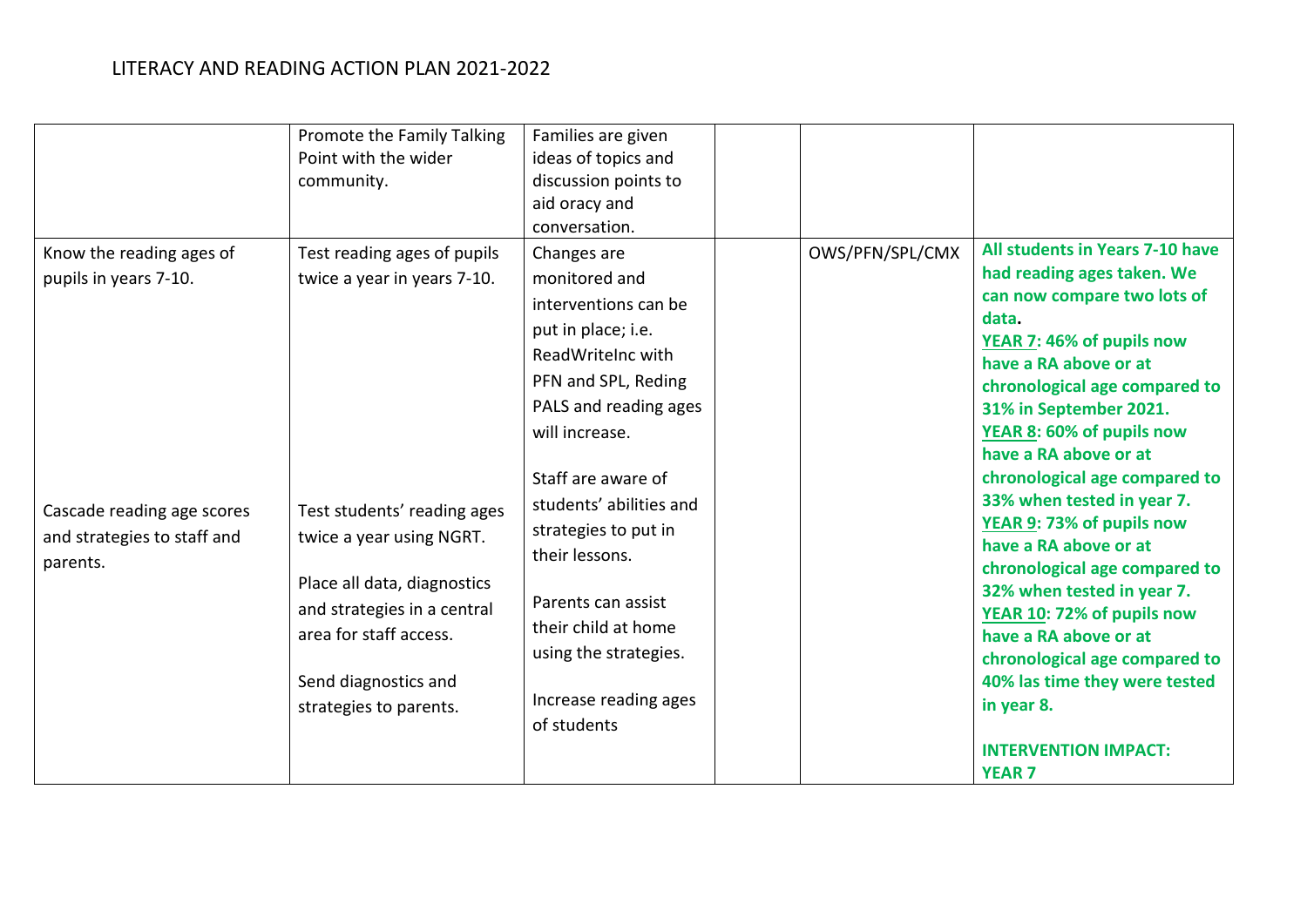|  |  | 100% of pupils on the           |
|--|--|---------------------------------|
|  |  | intervention programme (RA      |
|  |  | below 7) increased their        |
|  |  | reading ages. Out of 29 pupils, |
|  |  | 20% increased it by 2 years or  |
|  |  | more.                           |
|  |  | Another 5 pupils, 18% have      |
|  |  | reached their chronological     |
|  |  | age.                            |
|  |  |                                 |
|  |  | <b>YEAR 8</b>                   |
|  |  | 100% pupils on the              |
|  |  | intervention programme (RA      |
|  |  | below 7 in Year 7) increased    |
|  |  | their RA.                       |
|  |  | Out of 24, 25% now have a       |
|  |  | reading age in line with their  |
|  |  | chronological age.              |
|  |  | 1 pupil has a RA of 15.         |
|  |  | 3 pupils who didn't score       |
|  |  | previously, now have a RA of    |
|  |  | 6:05, 08:00 (FLASH ACADEMY -    |
|  |  | EAL students) and 6:07.         |
|  |  |                                 |
|  |  | <b>YEAR 9</b>                   |
|  |  | 100% pupils on the              |
|  |  | intervention programme (RA      |
|  |  | below 7 in Year 7) increased    |
|  |  | their RA.                       |